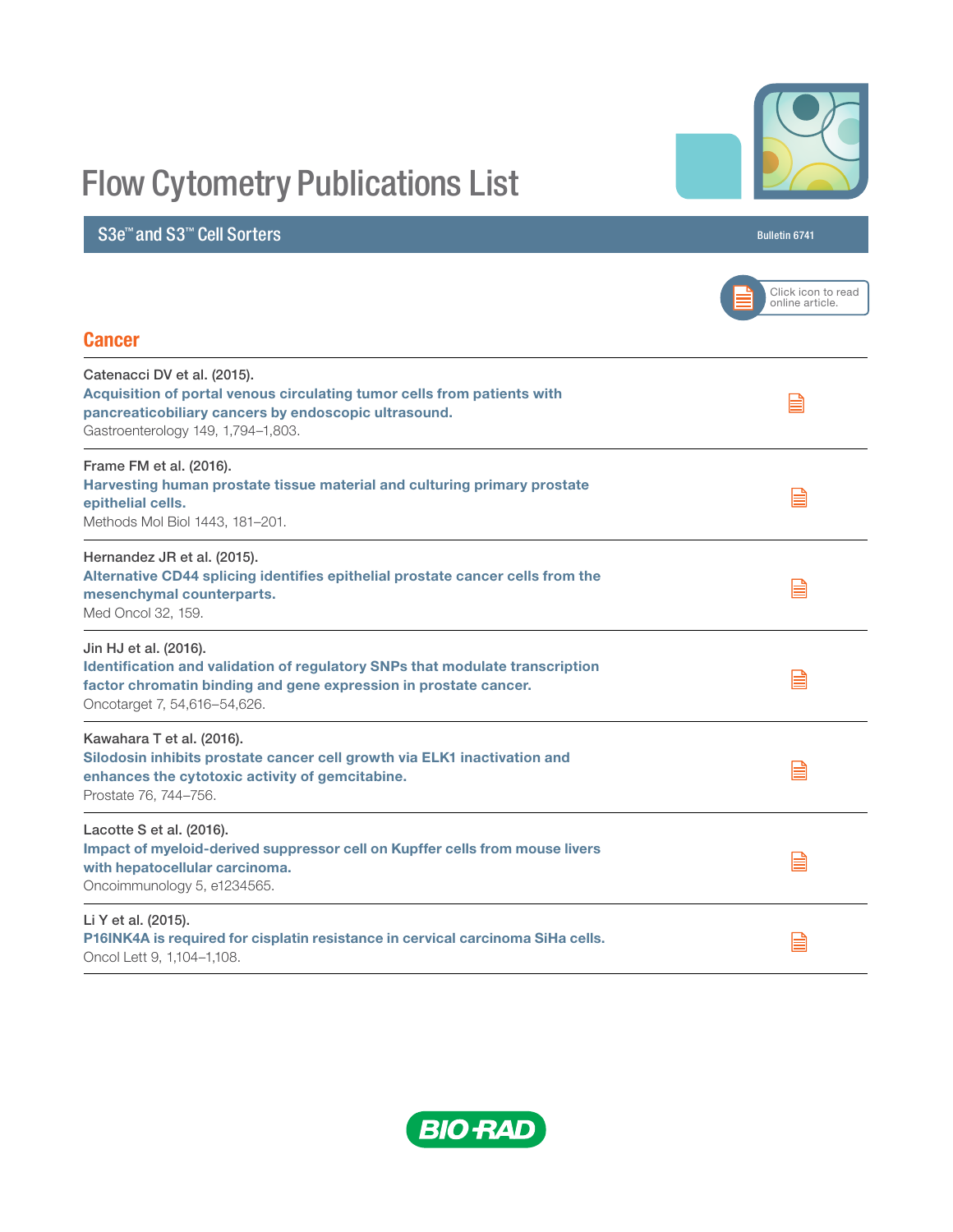

#### Cancer *continued*

| Peirs S et al. (2014).<br>ABT-199 mediated inhibition of BCL-2 as a novel therapeutic strategy in<br>T-cell acute lymphoblastic leukemia.<br>Blood 124, 3,738-3,747.                                                                                                                                                                                                                                  | e |
|-------------------------------------------------------------------------------------------------------------------------------------------------------------------------------------------------------------------------------------------------------------------------------------------------------------------------------------------------------------------------------------------------------|---|
| Rae DT et al. (2015).<br>A novel retroviral mutagenesis screen identifies prognostic genes in RUNX1<br>mediated myeloid leukemogenesis.<br>Oncotarget 6, 30,664-30,674.                                                                                                                                                                                                                               | e |
| Rihani A et al. (2015).<br>Inhibition of CDK4/6 as a novel therapeutic option for neuroblastoma.<br>Cancer Cell Int 15, 76.                                                                                                                                                                                                                                                                           | e |
| <b>Cell Characterization</b>                                                                                                                                                                                                                                                                                                                                                                          |   |
| Bezzerides VJ et al. (2016).<br>CITED4 induces physiologic hypertrophy and promotes functional recovery<br>after ischemic injury.<br>JCI Insight 1, e85904.                                                                                                                                                                                                                                           | E |
| Blomen VA et al. (2015).<br>Gene essentiality and synthetic lethality in haploid human cells.<br>Science 350, 1,092-1,096.                                                                                                                                                                                                                                                                            | E |
| Hervier B et al. (2016).<br>Involvement of NK cells and NKp30 pathway in antisynthetase syndrome.<br>J Immunol 197, 1,621-1,630.                                                                                                                                                                                                                                                                      | E |
| Konda N et al. (2016).<br>Truncated EphA2 likely potentiates cell adhesion via integrins as well as<br>infiltration and/or lodgment of a monocyte/macrophage cell line in the red<br>pulp and marginal zone of the mouse spleen, where ephrin-A1 is prominently<br>expressed in the vasculature.<br>Histochem Cell Biol [published ahead of print September 24, 2016]. Accessed<br>February 14, 2017. | ⊫ |
| Lother A et al. (2016).<br>Deoxycorticosterone acetate/salt-induced cardiac but not renal injury is<br>mediated by endothelial mineralocorticoid receptors independently from<br>blood pressure.<br>Hypertension 67, 130-138.                                                                                                                                                                         | ▤ |
| Nührenberg TG et al. (2015).<br>Cardiac myocyte de novo DNA methyltransferases 3a/3b are dispensable for<br>cardiac function and remodeling after chronic pressure overload in mice.<br>PLoS One 10, e0131019.                                                                                                                                                                                        | E |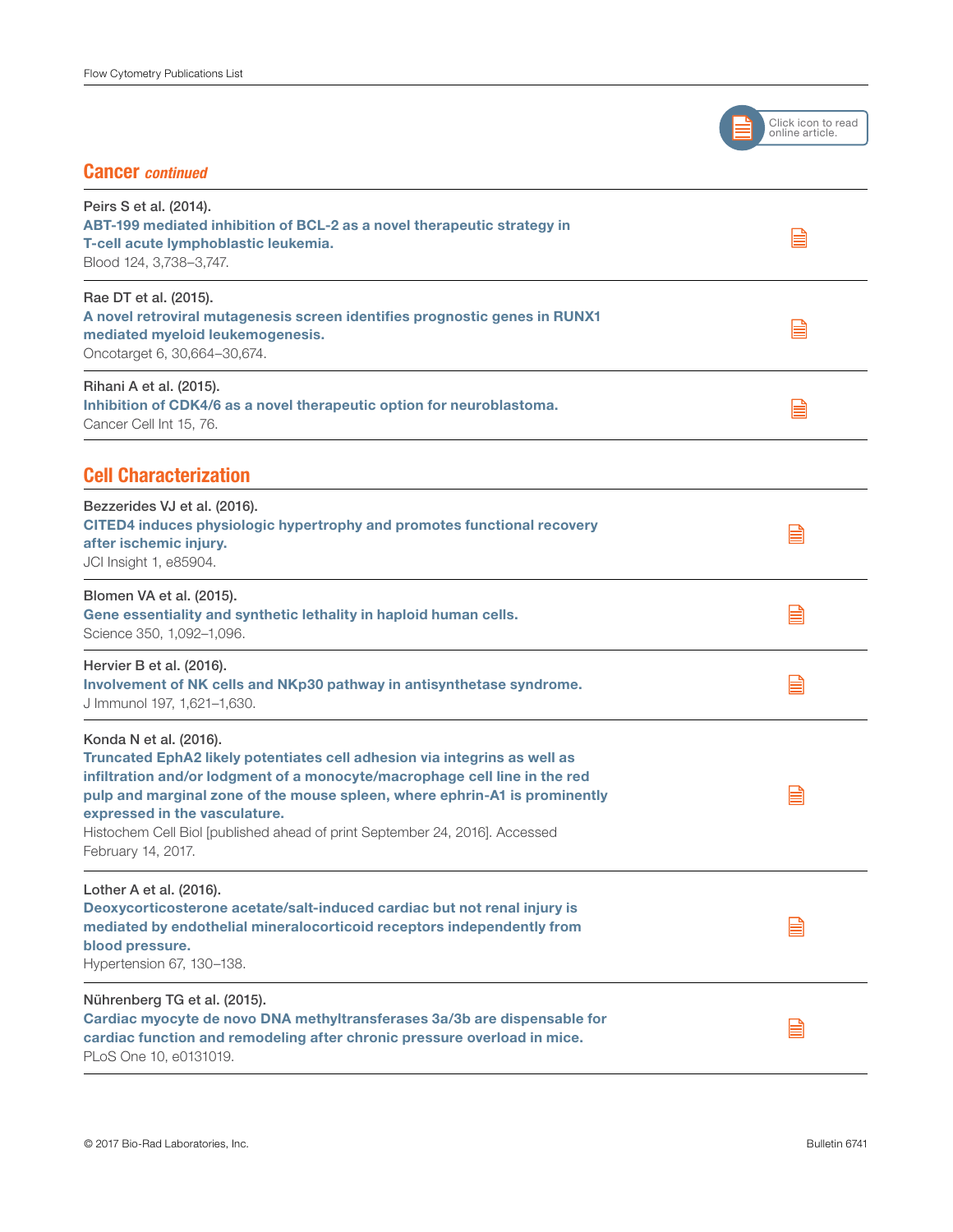

#### Cell Characterization *continued*

| Regn M et al. (2016).<br>Peptidase inhibitor 16 is a membrane-tethered regulator of chemerin<br>processing in the myocardium.<br>J Mol Cell Cardiol 99, 57-64.                                                           |   |
|--------------------------------------------------------------------------------------------------------------------------------------------------------------------------------------------------------------------------|---|
| Turqueti-Neves A et al. (2015).<br>The extracellular domains of IgG1 and T cell-derived IL-4/IL-13 are critical for<br>the polyclonal memory IgE response in vivo.<br>PLoS Biol 13, e1002290.                            | ≣ |
| <b>Cell Development</b>                                                                                                                                                                                                  |   |
| Džinić T et al. (2016).<br>Oxygen and differentiation status modulate the effect of X-ray irradiation on<br>physiology and mitochondrial proteome of human neuroblastoma cells.<br>Arch Physiol Biochem 122, 257-265.    | ≣ |
| Gilsbach R et al. (2014).<br>Dynamic DNA methylation orchestrates cardiomyocyte development,<br>maturation and disease.<br>Nat Commun 5, 5,288.                                                                          | ≣ |
| Püngel S et al. (2015).<br>Reconciling pillars of transient gene expression: From DNA prep via media,<br>reagent and cell line development to holistic process optimization.<br>BMC Proc 9, P18.                         | ≣ |
| Saeki N et al. (2015).<br>EphA2 promotes cell adhesion and spreading of monocyte and<br>monocyte/macrophage cell lines on integrin ligand-coated surfaces.<br>Cell Adh Migr 9, 469-482.                                  | ≣ |
| <b>Cell Differentiation</b>                                                                                                                                                                                              |   |
| Afzal E et al. (2013).<br>Nanolipodendrosome-loaded glatiramer acetate and myogenic<br>differentiation 1 as augmentation therapeutic strategy approaches in<br>muscular dystrophy.<br>Int J Nanomedicine 8, 2,943-2,960. | ⊡ |
| Freedman BD et al. (2013).<br>Adrenocortical zonation results from lineage conversion of differentiated<br>zona glomerulosa cells.<br>Dev Cell 26, 666-673.                                                              | ⊫ |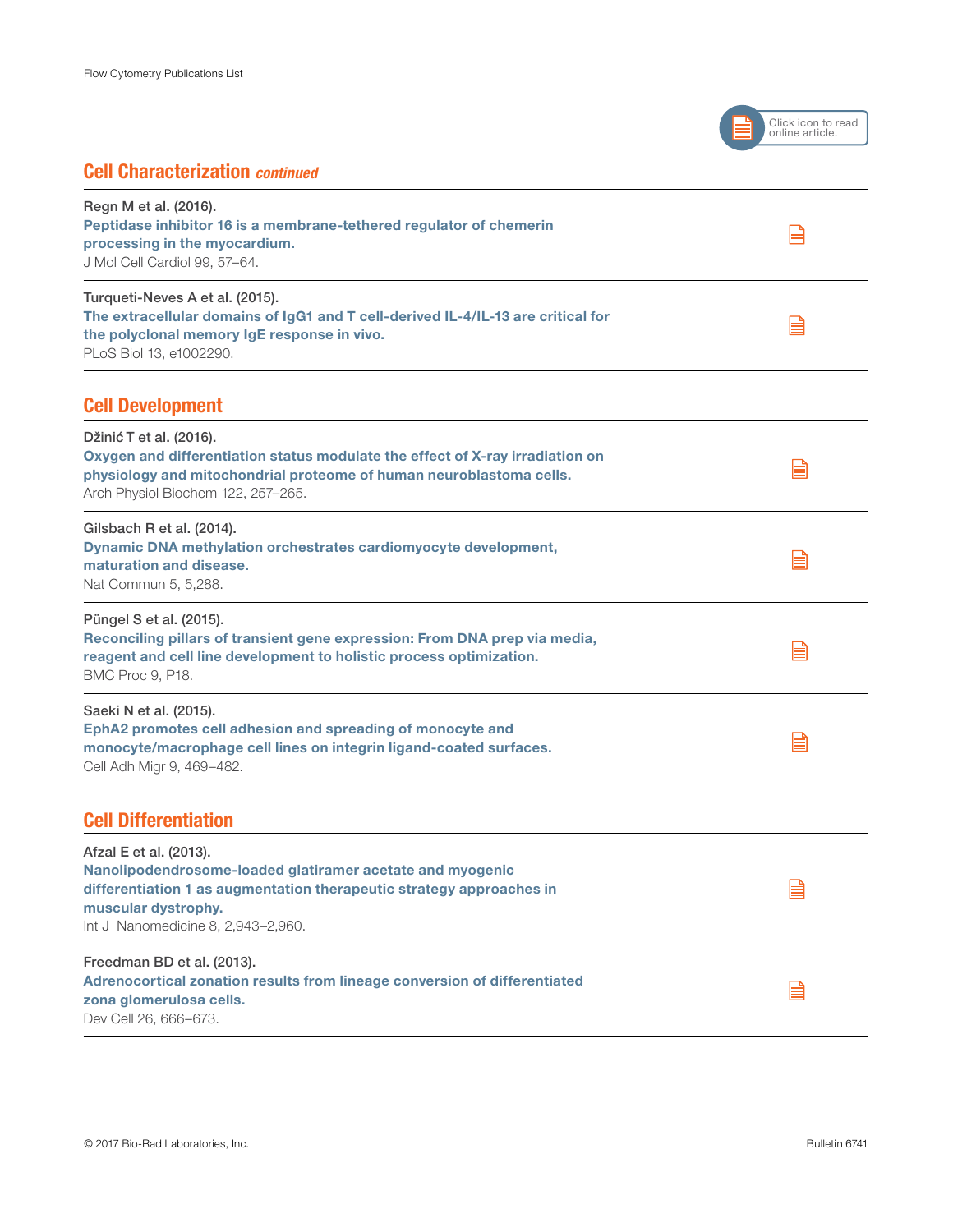

#### Cell Differentiation *continued*

| Nam S et al. (2016).<br>Interferon regulatory factor 4 (IRF4) controls myeloid-derived suppressor<br>cell (MDSC) differentiation and function.<br>J Leukoc Biol 100, 1,273-1,284.                  | E |
|----------------------------------------------------------------------------------------------------------------------------------------------------------------------------------------------------|---|
| Onder L et al. (2015).<br>Alternative NF-KB signaling regulates mTEC differentiation from<br>podoplanin-expressing precursors in the cortico-medullary junction.<br>Eur J Immunol 45, 2,218-2,231. | E |
| Sécca C et al. (2016).<br>IRF2BP2 transcriptional repressor restrains naive CD4 T cell activation and<br>clonal expansion induced by TCR triggering.<br>J Leukoc Biol 100, 1,081-1,091.            | E |
| <b>Cell Identification</b>                                                                                                                                                                         |   |
| Carulli G et al. (2015).<br>Combination of CD157 and FLAER to detect peripheral blood eosinophils by<br>multiparameter flow cytometry.<br>J Clin Exp Hematop 55, 55-60.                            | B |
| <b>Cell Sorting</b>                                                                                                                                                                                |   |
| Riddell A et al. (2015).<br>Rmax: A systematic approach to evaluate instrument sort performance<br>using center stream catch.<br>Methods 82, 64-73.                                                | E |
| <b>Epigenetics</b>                                                                                                                                                                                 |   |
| Preissl S et al. (2015).<br>Deciphering the epigenetic code of cardiac myocyte transcription.<br>Circ Res 117, 413-423.                                                                            | ⊫ |
| Tang WW et al. (2015).<br>A unique gene regulatory network resets the human germline epigenome<br>for development.<br>Cell 161, 1,453-1,467.                                                       | ⊫ |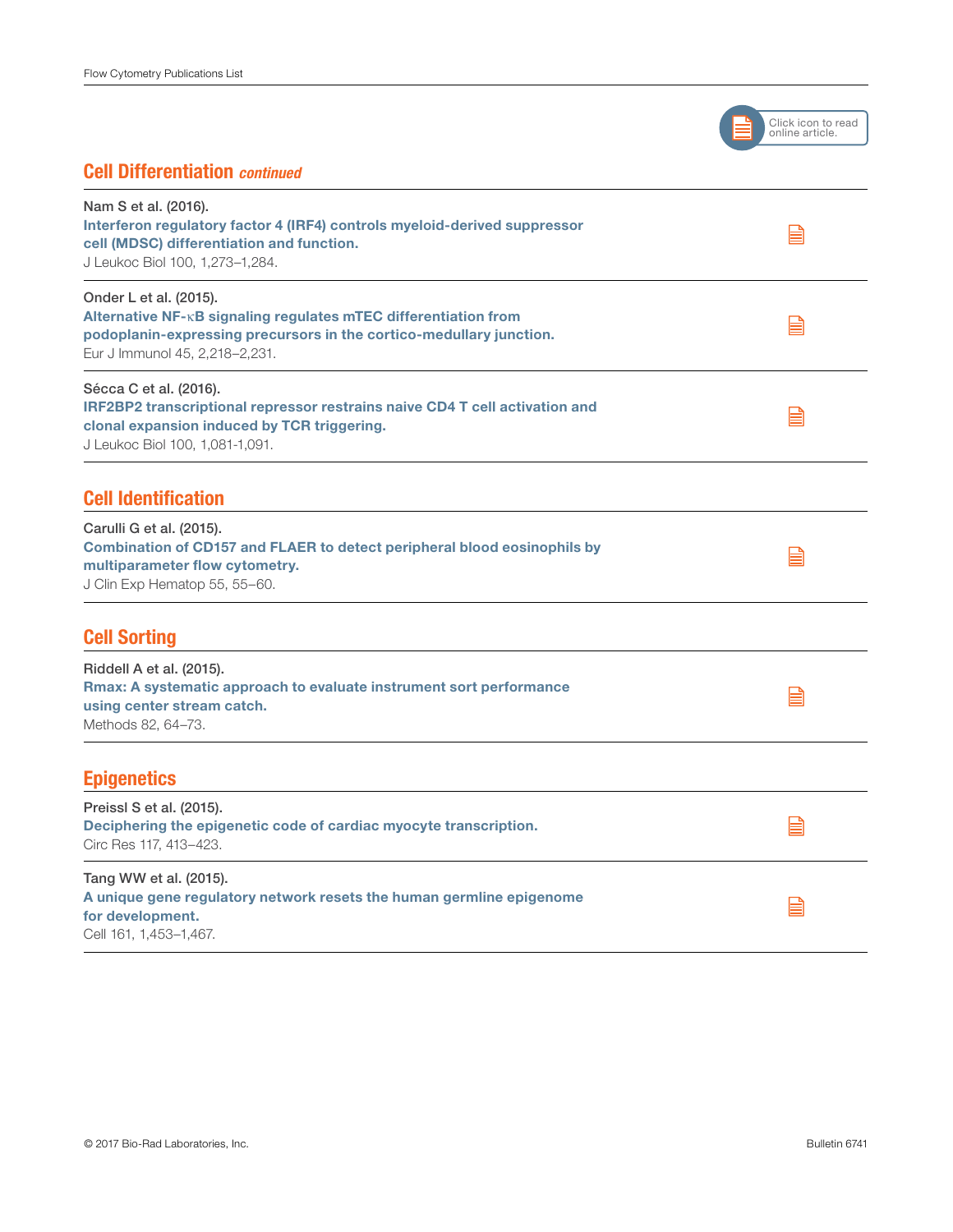

#### Immunology

| Gil-Cruz C et al. (2016).<br>Fibroblastic reticular cells regulate intestinal inflammation via<br>IL-15-mediated control of group 1 ILCs.<br>Nat Immunol 17, 1,388-1,396.                          | E |
|----------------------------------------------------------------------------------------------------------------------------------------------------------------------------------------------------|---|
| Imhof BA et al. (2016).<br>CCN1/CYR61-mediated meticulous patrolling by Ly6Clow monocytes fuels<br>vascular inflammation.<br>Proc Natl Acad Sci USA 113, E4,847–E4,856.                            | B |
| Menendez CM et al. (2016).<br>Resident T cells are unable to control herpes simplex virus-1 activity in the<br>brain ependymal region during latency.<br>J Immunol 197, 1,262-1,275.               | B |
| <b>Microbial Analysis</b>                                                                                                                                                                          |   |
| Bidlingmaier S et al. (2016).<br>Proteome-wide identification of novel ceramide-binding proteins by yeast<br>surface cDNA display and deep sequencing.<br>Mol Cell Proteomics 15, 1,232-1,245.     | E |
| Eshaghi M et al. (2016).<br>Brighter fluorescent derivatives of UTI89 utilizing a monomeric vGFP.<br>Pathogens 5, E3.                                                                              | e |
| Guiziou S et al. (2016).<br>A part toolbox to tune genetic expression in Bacillus subtilis.<br>Nucleic Acids Res 44, 7,495-7,508.                                                                  | e |
| Guo X et al. (2015).<br>Innate lymphoid cells control early colonization resistance against intestinal<br>pathogens through ID2-dependent regulation of the microbiota.<br>Immunity 42, 731-743.   | ▤ |
| Lander N et al. (2015).<br>CRISPR/Cas9-induced disruption of paraflagellar rod protein 1 and 2 genes<br>in Trypanosoma cruzi reveals their role in flagellar attachment.<br>MBio 6, e01012-e01015. | E |
| Liu Y et al. (2016).<br>Immune activation of the host cell induces drug tolerance in Mycobacterium<br>tuberculosis both in vitro and in vivo.<br>J Exp Med 213, 809-825.                           | B |
| Moore SJ et al. (2016).<br>EcoFlex: A multifunctional MoClo kit for E. coli synthetic biology.<br>ACS Synth Biol 5, 1,059-1,069.                                                                   | e |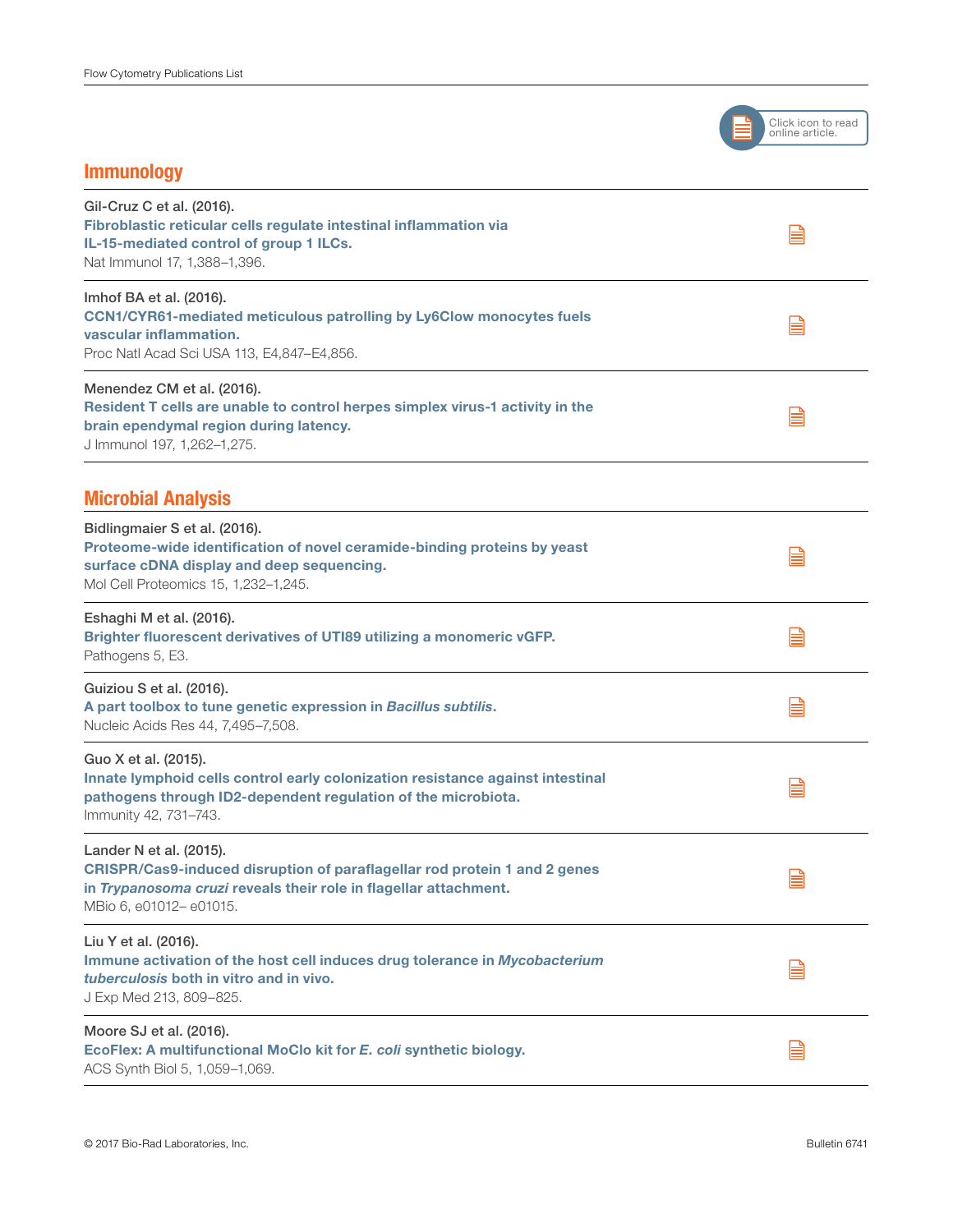

### Protein Analysis

| Eshaghi M et al. (2015).<br>Rational structure-based design of bright GFP-based complexes with<br>tunable dimerization.<br>Angew Chem Int Ed Engl 54, 13,952-13,956.                                    | ⊫ |
|---------------------------------------------------------------------------------------------------------------------------------------------------------------------------------------------------------|---|
| Martínez-Limón A et al. (2016).<br>Recognition of enzymes lacking bound cofactor by protein quality control.<br>Proc Natl Acad Sci USA 113, 12,156-12,161.                                              | e |
| Whiten DR et al. (2016).<br>Rapid flow cytometric measurement of protein inclusions and<br>nuclear trafficking.<br>Sci Rep 6, 31138.                                                                    | ⊫ |
| <b>Stem Cells</b>                                                                                                                                                                                       |   |
| Bertacchi M et al. (2015).<br>Activin/nodal signaling supports retinal progenitor specification in a narrow<br>time window during pluripotent stem cell neuralization.<br>Stem Cell Reports 5, 532-545. | ≣ |
| Chal J et al. (2015).<br>Differentiation of pluripotent stem cells to muscle fiber to model Duchenne<br>muscular dystrophy.<br>Nat Biotechnol 33, 962-969.                                              | ⊫ |
| Irie N and Surani MA (2017).<br>Efficient induction and isolation of human primordial germ cell-like cells<br>from competent human pluripotent stem cells.<br>Methods Mol Biol 1463, 217-226.           | ≣ |
| Murakami K et al. (2016).<br>NANOG alone induces germ cells in primed epiblast in vitro by<br>activation of enhancers.<br>Nature 529, 403-407.                                                          | ≣ |
| Pacini S et al. (2016).<br>Mesangiogenic progenitor cells derived from one novel CD64(bright)<br>CD31(bright)CD14(neg) population in human adult bone marrow.<br>Stem Cells Dev 25, 661-673.            | E |
| Quintanilla RH Jr et al. (2016).<br>Kinetic measurement and real time visualization of somatic reprogramming.<br>J Vis Exp, issue 113 [video].                                                          | E |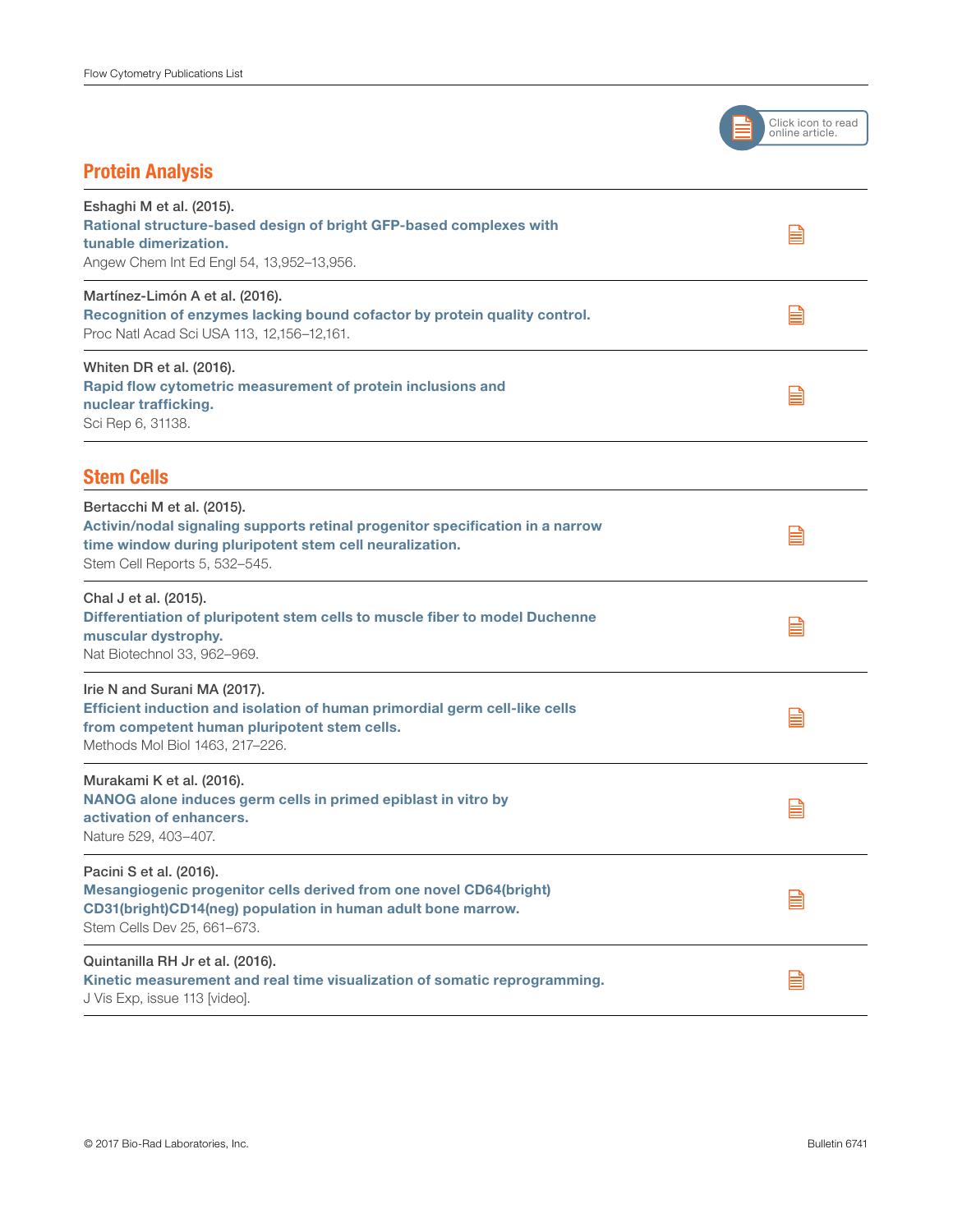

#### **Virology**

| Browning DL et al. (2016).<br>Insulated foamy viral vectors.<br>Hum Gene Ther 27, 255-266.                                                                                                                                                                                                                                        | ≣ |
|-----------------------------------------------------------------------------------------------------------------------------------------------------------------------------------------------------------------------------------------------------------------------------------------------------------------------------------|---|
| Ramanujam D et al. (2016).<br>Viral vector-based targeting of miR-21 in cardiac nonmyocyte cells reduces<br>pathologic remodeling of the heart.<br>Mol Ther 24, 1,939-1,948.                                                                                                                                                      | B |
| Yadav J et al. (2014).<br>Opportunistic infections and complications in human immunodeficiency<br>virus-1-infected children: Correlation with immune status.<br>Sultan Qaboos Univ Med J 14, e513-e521.                                                                                                                           | B |
| <b>Flow Cytometry Posters</b>                                                                                                                                                                                                                                                                                                     |   |
| Lakshmipathy U et al.<br>Real time visualization and kinetic measurement of somatic reprogramming.<br>Presented at: International Society for Stem Cell Research; June 24-27, 2015;<br>Stockholm, Sweden.                                                                                                                         | B |
| Litterst L et al.<br>Rapid and ultra-sensitive single-cell transcript profiling with Droplet Digital<br>PCR (ddPCRT <sup>™</sup> ): Application to neuronal differentiation.<br>Presented at: Neuroscience 2014; November 15-19, 2014; Washington, D.C.                                                                           | B |
| Riddell A.<br>Using a spectra physics Tsunami infrared pulsed laser and second harmonic<br>generation on a Beckman Coulter MoFlo Legacy sorter: A tunable light source.<br>Presented at: 30th Congress of the International Society for Advancement of<br>Cytometry; June 26-30, 2015; Glasgow, Scotland. Abstract 421/B290, 248. | B |
| Riddell A et al.<br>Sorting and maintaining haploid stem cells using a Beckman Coulter<br>MoFlo Legacy and a Bio-Rad S3 by light scatter.<br>Presented at: 30th Congress of the International Society for Advancement of<br>Cytometry; June 26-30, 2015; Glasgow, Scotland. Abstract 420/B289, 247-248.                           | ≣ |

Visit [bio-rad.com/web/S3ePublished](http://www.bio-rad.com/web/S3ePublished) for a wide range of videos, technical reports, published findings, and other resources describing Bio-Rad's S3e Cell Sorter.